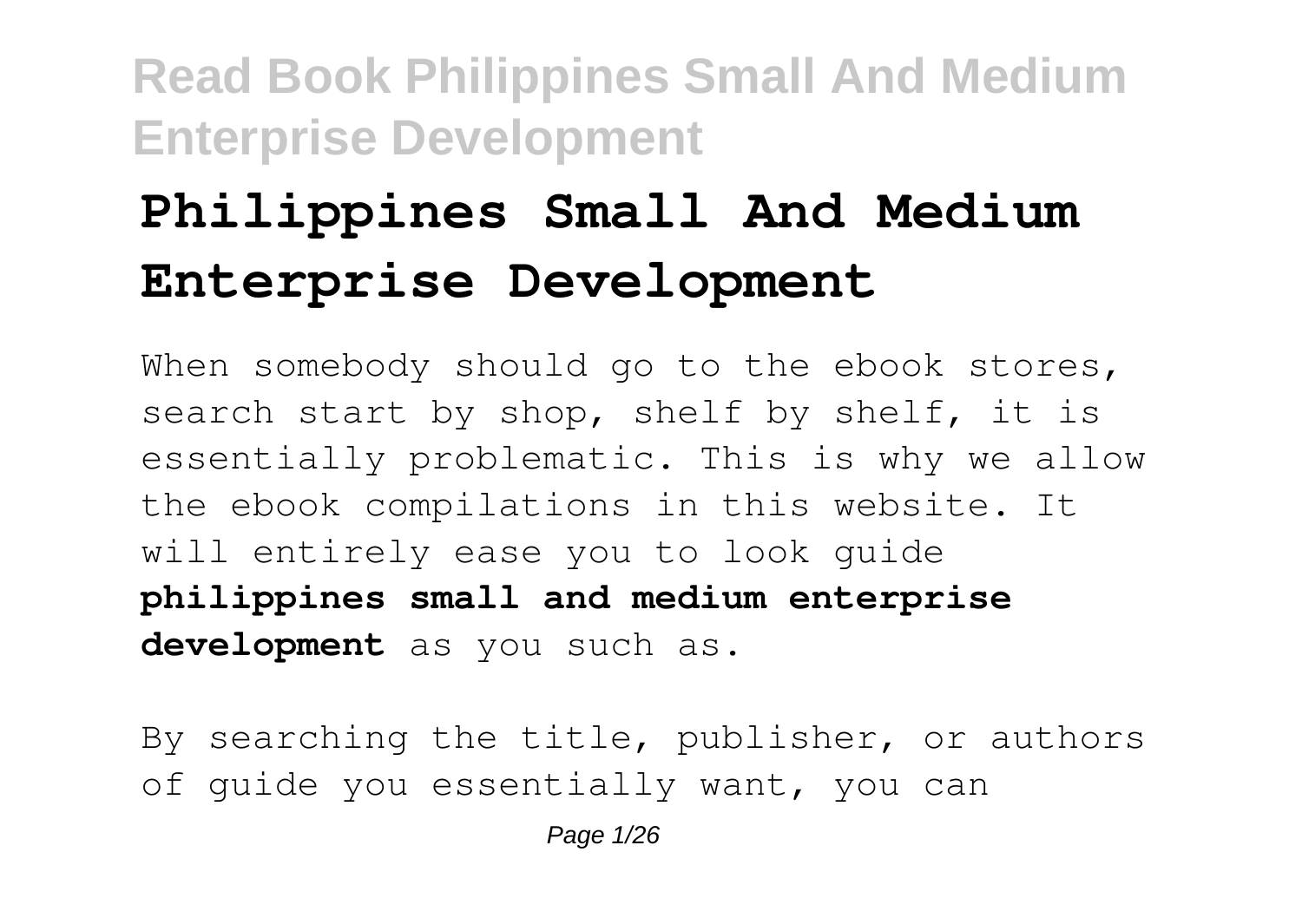discover them rapidly. In the house, workplace, or perhaps in your method can be all best place within net connections. If you target to download and install the philippines small and medium enterprise development, it is no question simple then, previously currently we extend the member to buy and make bargains to download and install philippines small and medium enterprise development thus simple!

*Micro Small and Medium Enterprises in Central Visayas, Philippines* Info graphics on small and medium scale enterprises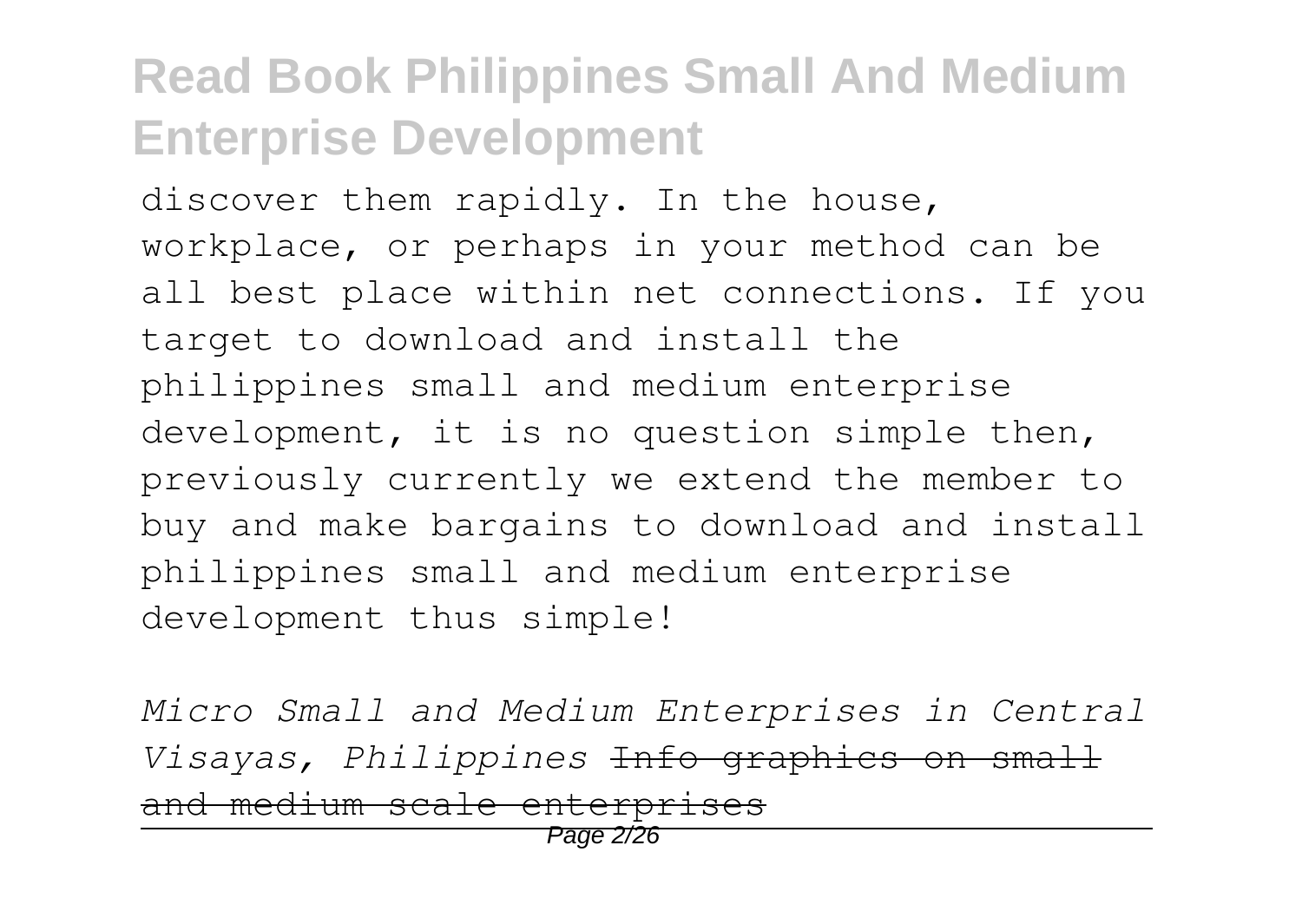AVP: DTI Philippine MSMEs5 MOST PROFITABLE BUSINESS IN THE PHILIPPINES 2019?JOYCE YEO Mga oportunidad at hamon para sa mga MSME sa bansa **Small and Medium Business** Small, Mediumsized Enterprise

Supporting the growth of MSMEs in PH*Small and medium businesses breathe life into economy* **Business Ideas for Philippine Micro Small and Medium Enterprises** *Usapang Negosyo: Income Tax Exemption for Small Business (Philippines) Tax perks and incentives that Filipino small and medium enterprises (SMEs) will get from CITIRA* COVID-19 Impacts Small Businesses *Top 28 Small Business Ideas for* Page 3/26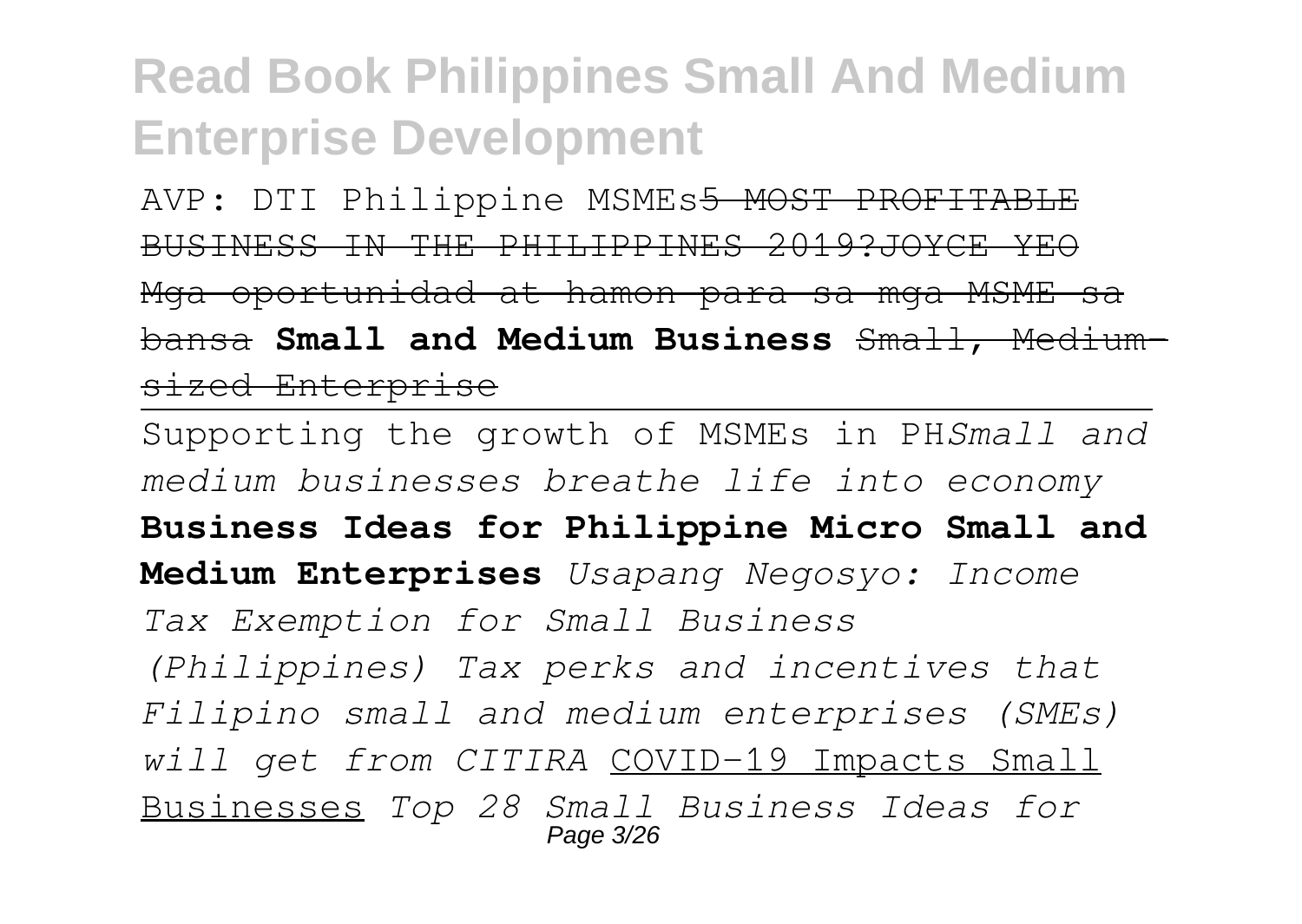*Philippines In 2018 - Make 50,000? Per Month Top 20 Best Small Business Ideas for Beginners in 2020*

Small to medium enterprises Definition; Role; and Economic contribution*The single biggest reason why start-ups succeed | Bill Gross Small and medium enterprises*

Three Reasons Why Small Businesses Fail I Negosyo Tips I Jon Orana*MY BLUEPRINT OF SUCCESS IN BUSINESS ?JOYCE YEO How Important Are Small Businesses? Small businesses affected by COVID-19 scare | Business Nightly DOST for Micro, Small and Medium Enterprises - with Romelen Tresvalles (July 7, 2018 2/3)* Page 4/26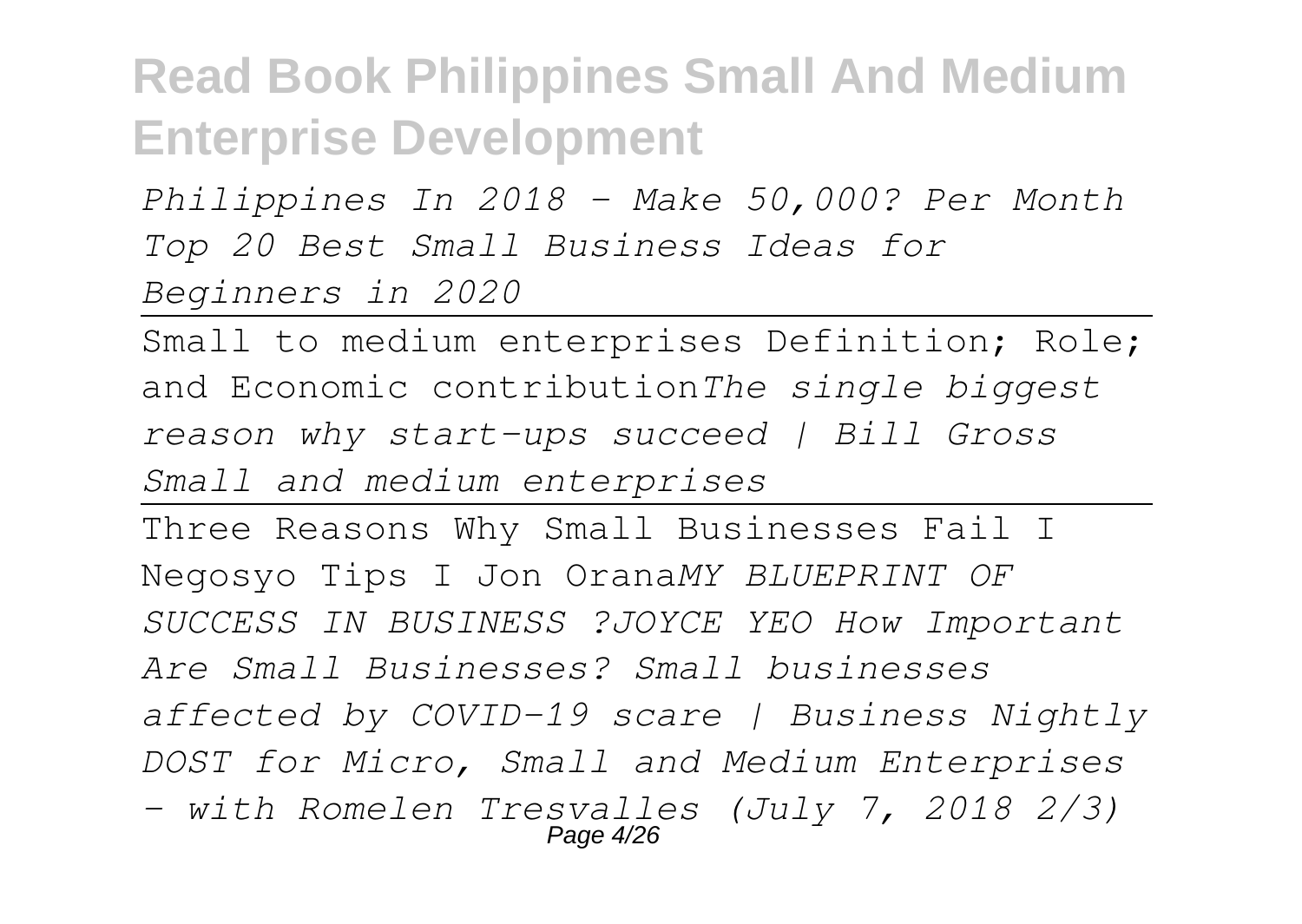SCORE: Small \u0026 Medium Enterprises are key to development JENESYS 2016 Economics Batch 6: Small and Medium Enterprises (Philippines) PEP 8: Small and Medium Enterprises [Eng] 7th Philippine SME Business Expo \u0026 Conference | October 17-18, 2018 | www.philsme.com *A Film on Small and Medium Enterprises - 2011* **PH gov't readies tax relief for COVID-19-affected small and mediumsized enterprises | ANC 6 Criteria of Small and Medium Enterprises (SMEs) in Malaysia** *Philippines Small And Medium Enterprise* In the Philippines, SMEs are defined as any enterprise with 10 to 199 employees and/or Page 5/26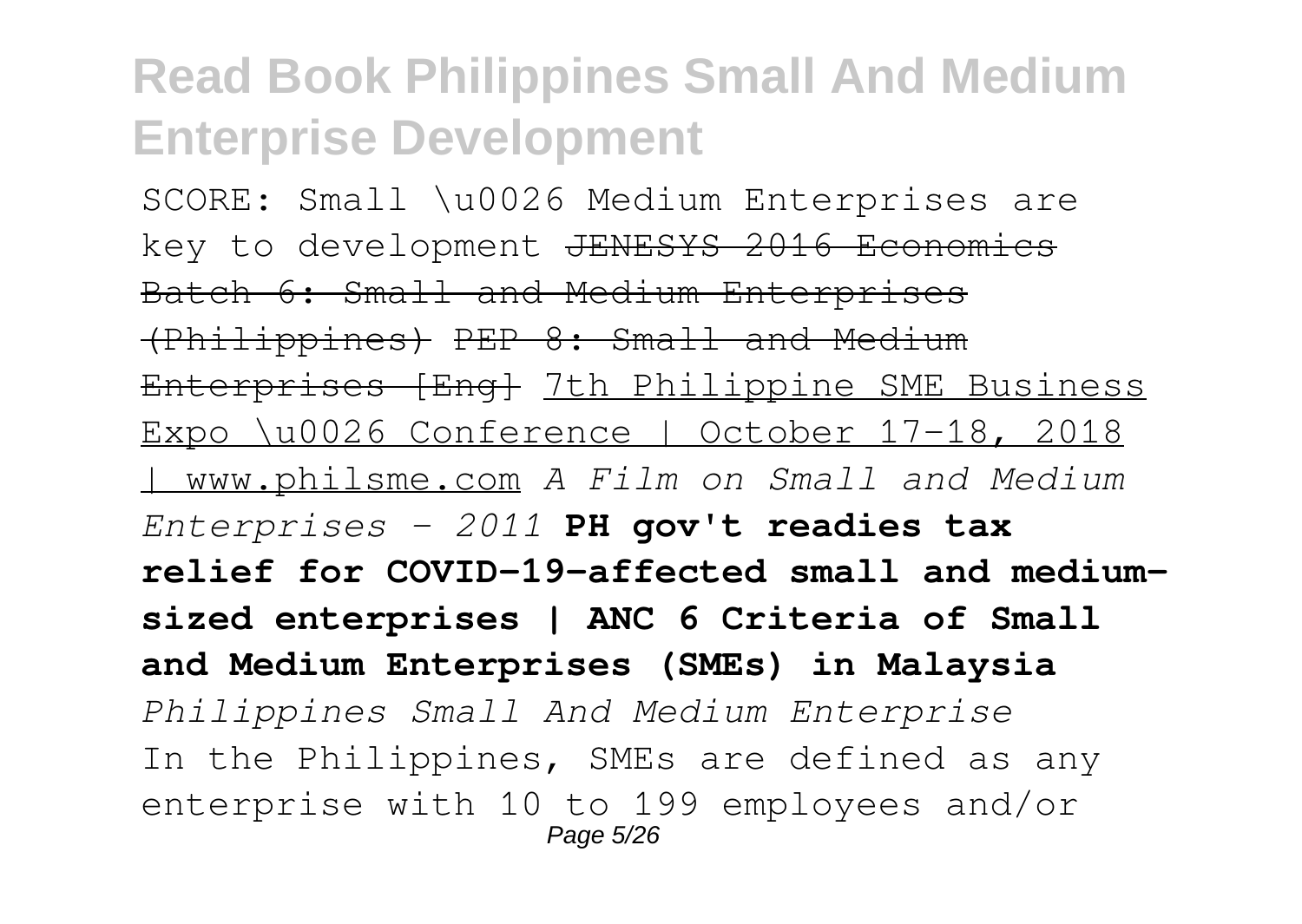assets valued from P3 million to P100 million. SMEs and micro enterprises combined make up 99.6% of ...

*Infographic: Filipino SMEs at a glance* 1The study primarily focuses on the micro and small enterprises in the Philippines. The research findings may not be valid for medium enterprises. The study is not nationally representative. The Philippines report1 This document provides a detailed country-level view of the impact of COVID-19 on MSMEs, their coping strategies,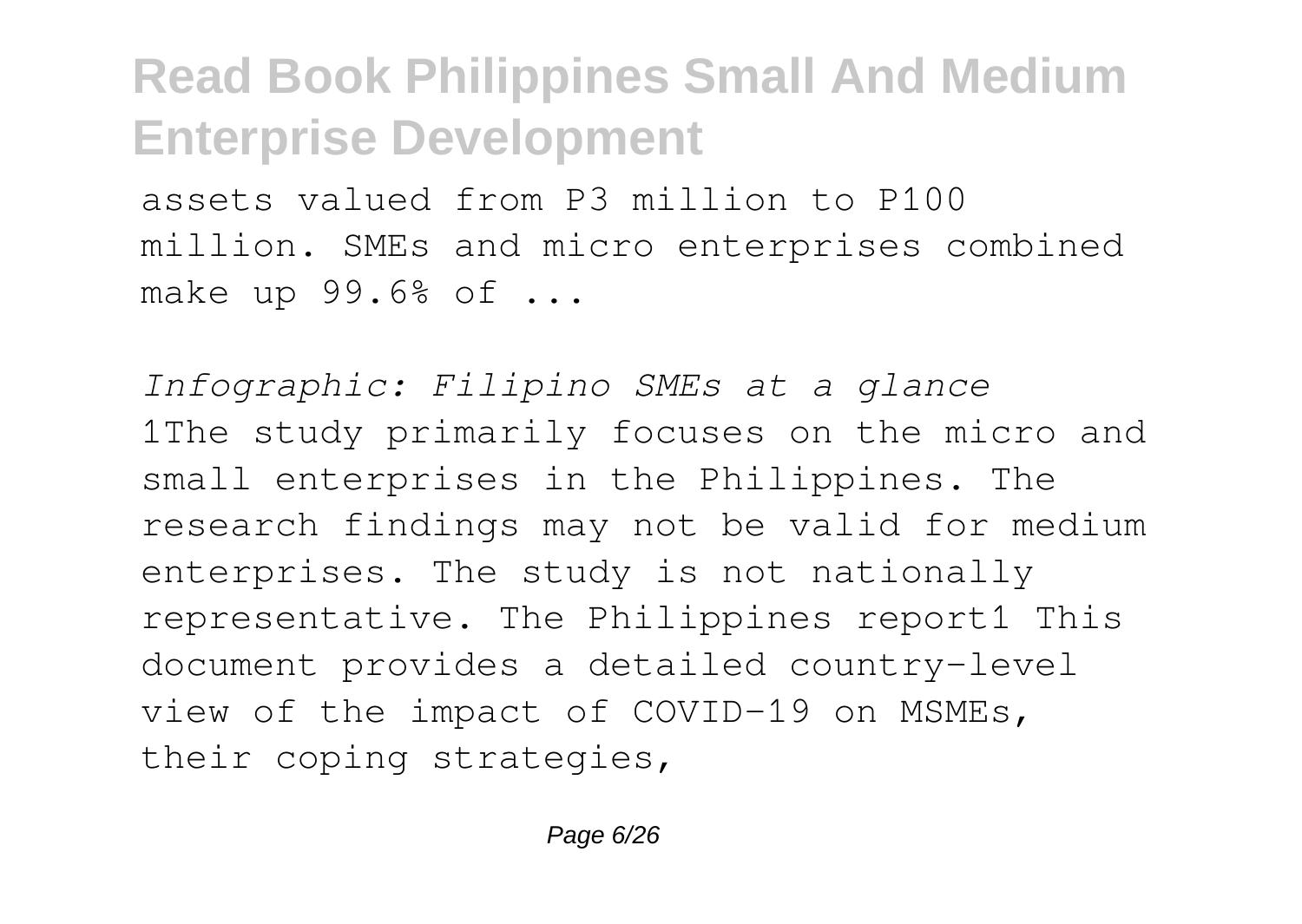*Philippines: Impact of COVID-19 on Micro, Small, and ...*

Within the sector, small enterprises accounted for the largest share of 20.5%. Medium enterprises followed with a share of 10.3% while micro enterprises registered a share of 4.9%. Among small enterprises, wholesale and retail trade and repair contributed the most with a share of 4.07% followed by manufacturing with a share of 3.82% while financial intermediation was next with a share of 3.35%.

*MSME Statistics | Department of Trade and* Page 7/26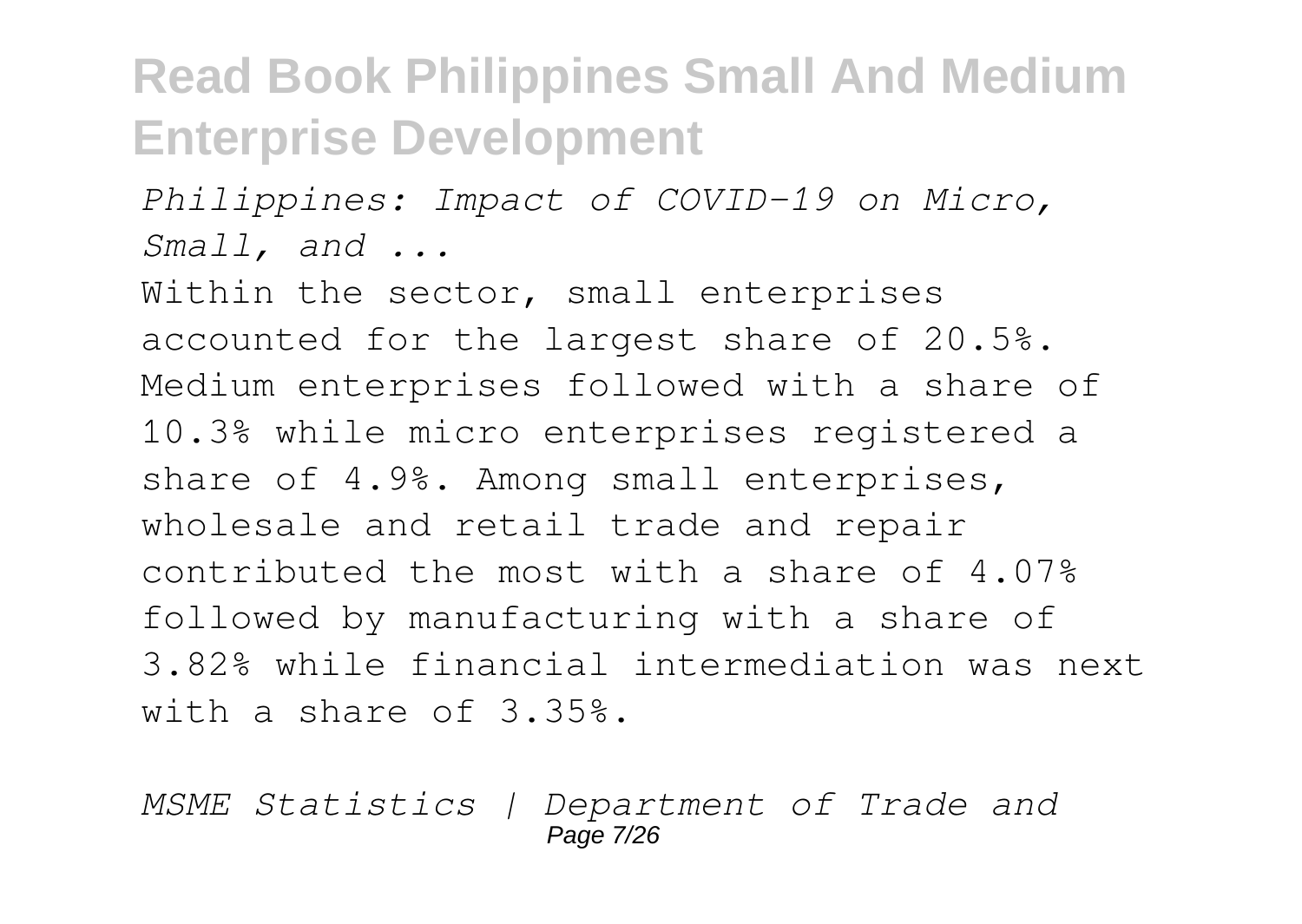*Industry Philippines* c/o Phil. Small & Medium Business Dev't. Found., No. 1 St. Escolastica St. cor. Roxas Blvd. Pasay City, NCR - Fourth District Tel : 832-0996 Fax : 834-2993

*Small-and-medium-enterprises in the Philippines ...* Small And Medium Enterprises In The Philippines AlfaFusion Web Technology Corp.

*Small-and-medium-enterprises in the Philippines ...* Republic Act (RA9501): Magna Carta for Small Page 8/26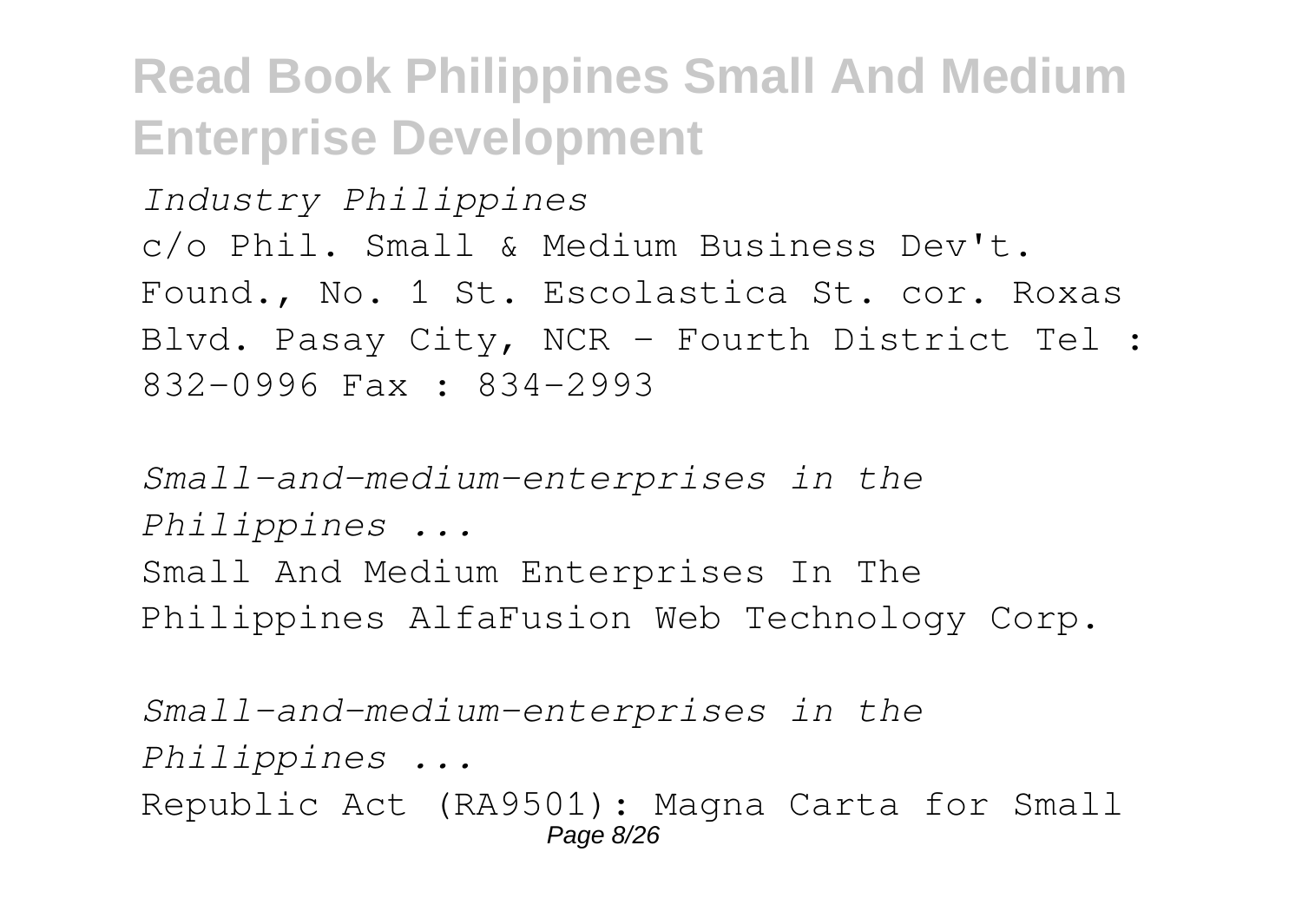Enterprises of 2008•a law to promote, support, strengthen and encourage thegrowth and developments of MSMEs in partnerships with theprivate sector. · Banks be it private or government are mandated to increasetheir loan portfolios from 6 to 8 percent for micro and small andmaintain the 2 percent allocation for medium-sized companies.The penalty for non-compliance is not below P500,000.•To avail of this financial assistance, these enterprises ...

*Philippines Micro Small Medium Enterprises (MSMEs)*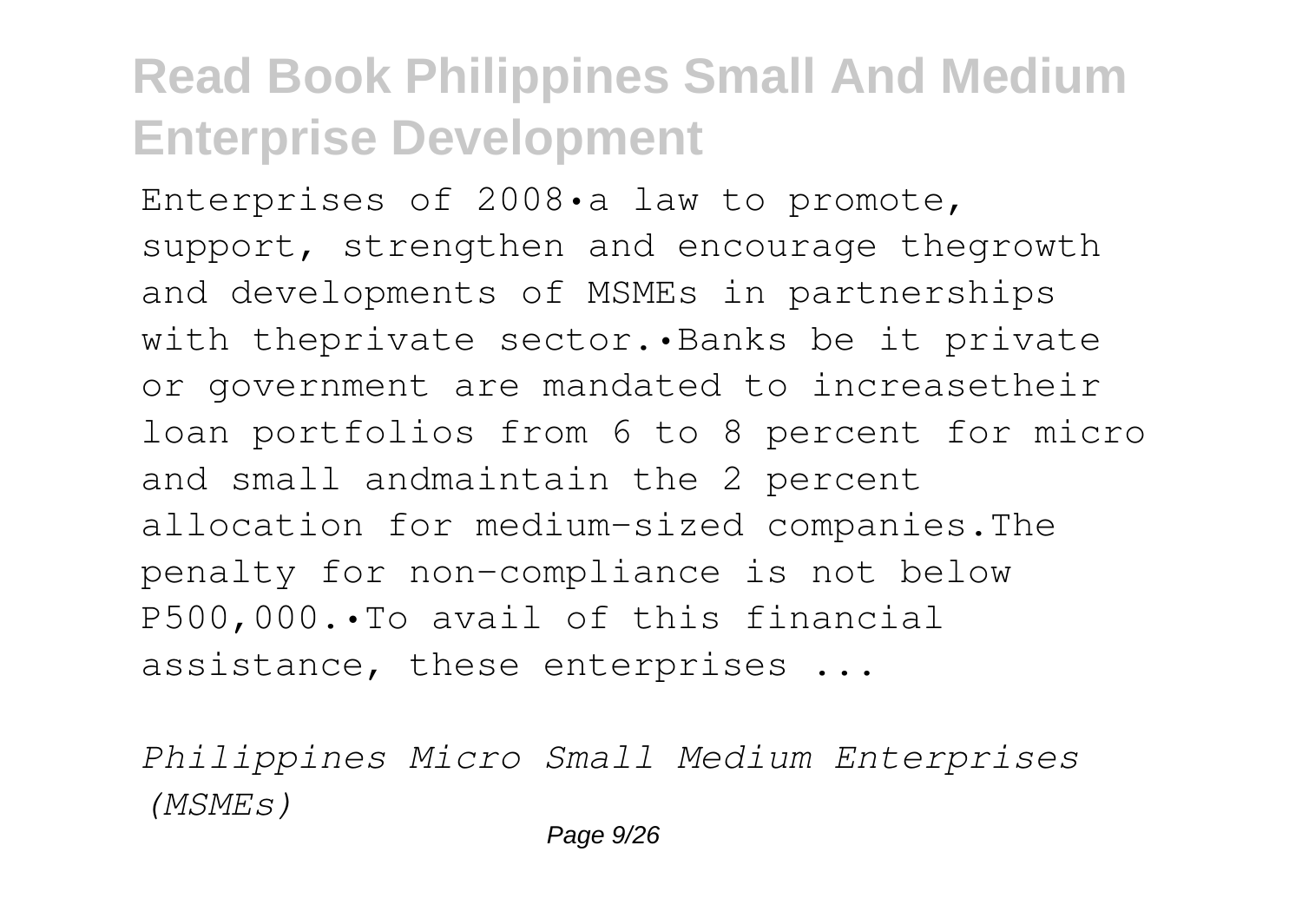The Philippines has two operational definitions of small and medium enterprises. Based on employment which is the most commonly used definition in the country, the different size categories are classified as follows:2 Micro enterprises: 1-9 employees Small enterprises: 10-99 employees Medium: 100-199 employees Large: 200 or more employees

*Small and Medium Enterprises' (SMEs) Access to Finance ...* The Micro, Small and Medium Enterprise Development (MSMED) Council is an interagency Page 10/26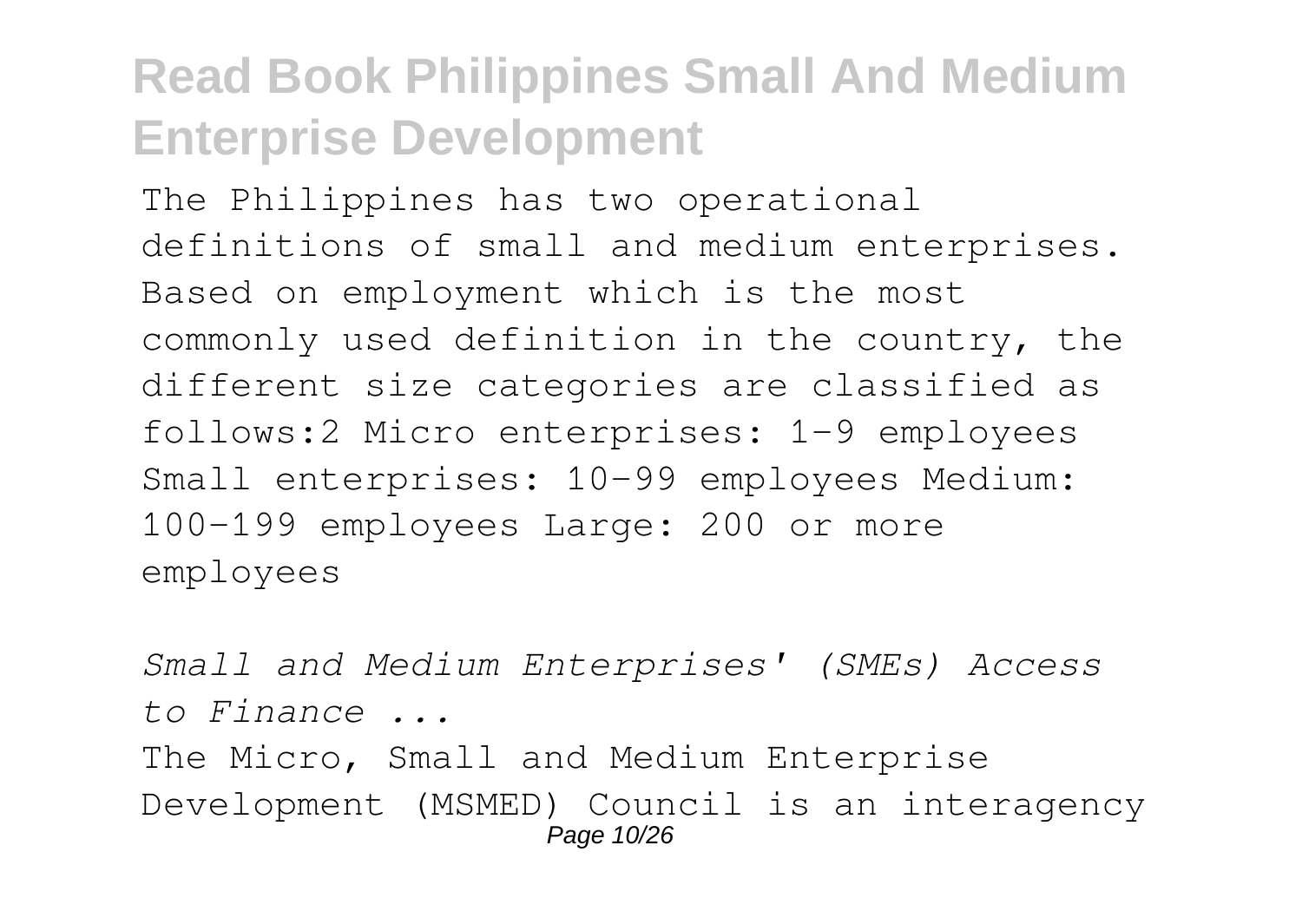body established on January 24, 1991 by virtue of Republic Act No. 6977 (as amended by RA 8289 on May 6, 1997, and by RA 9501 on May 23, 2008, and further amended by RA 10644 on July 14, 2014), otherwise known as the "Magna Carta for Micro, Small and Medium Enterprises".

*What is the Micro, Small, and Medium Enterprises ...*

Micro, small and medium enterprises (MSMEs) have a very important role in developing the Philippine economy. They help reduce poverty by creating jobs for the country's growing Page 11/26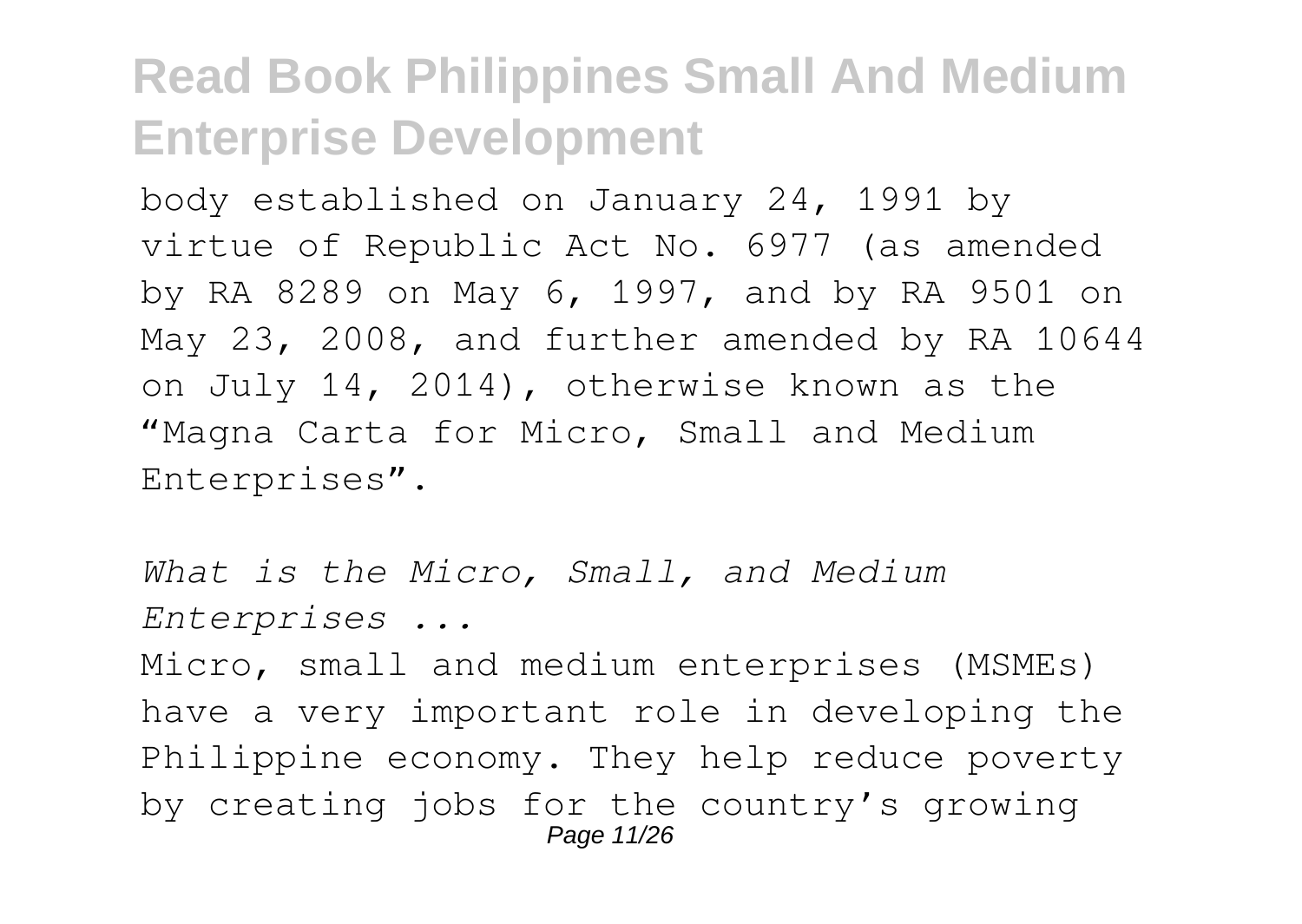labor force. They stimulate economic development in rural and far-flung areas. They serve as valuable partners to large enterprises as suppliers and

*The MSME Sector At A Glance - Senate of the Philippines*

The European Union (EU) offers clearer definitions, characterizing a small-sized enterprise as a company with fewer than 50 employees and a medium-sized enterprise as one with less than 250 employees.

*Small and Mid-size Enterprise (SME)* Page 12/26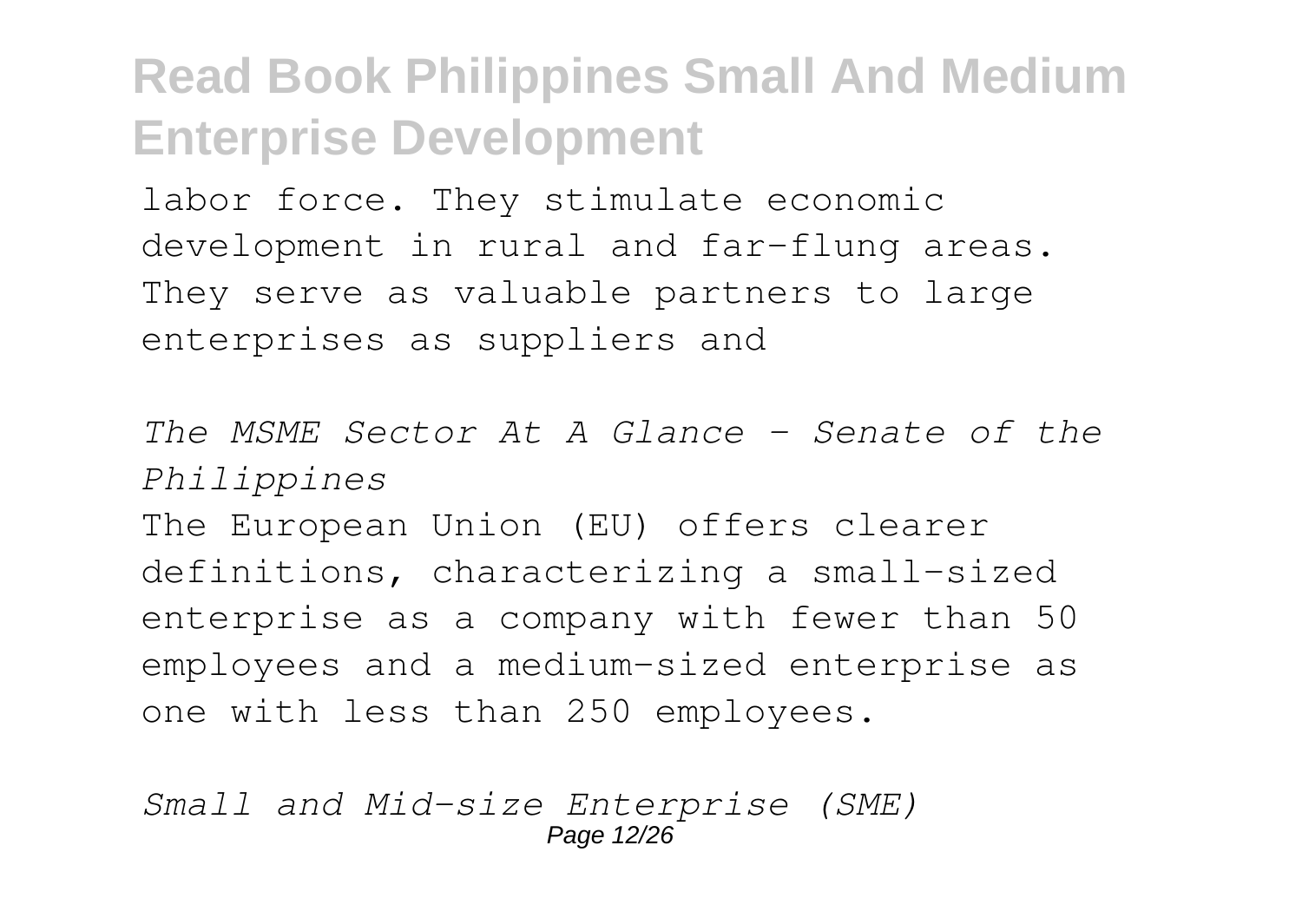*Definition*

The Asia Small and Medium-Sized Enterprise Monitor (ASM) 2020 focuses on Southeast Asia and this first volume provides data and analysis on the financial and non-financial conditions of MSMEs at country and regional level. In future years, the ASM will expand its country coverage to other regions.

*Asia Small and Medium-Sized Enterprise Monitor 2020 ...* By Jochebed B. Gonzales, Senior Researcher Micro-, small- and medium-sized enterprises (MSMEs) are businesses employing less than Page 13/26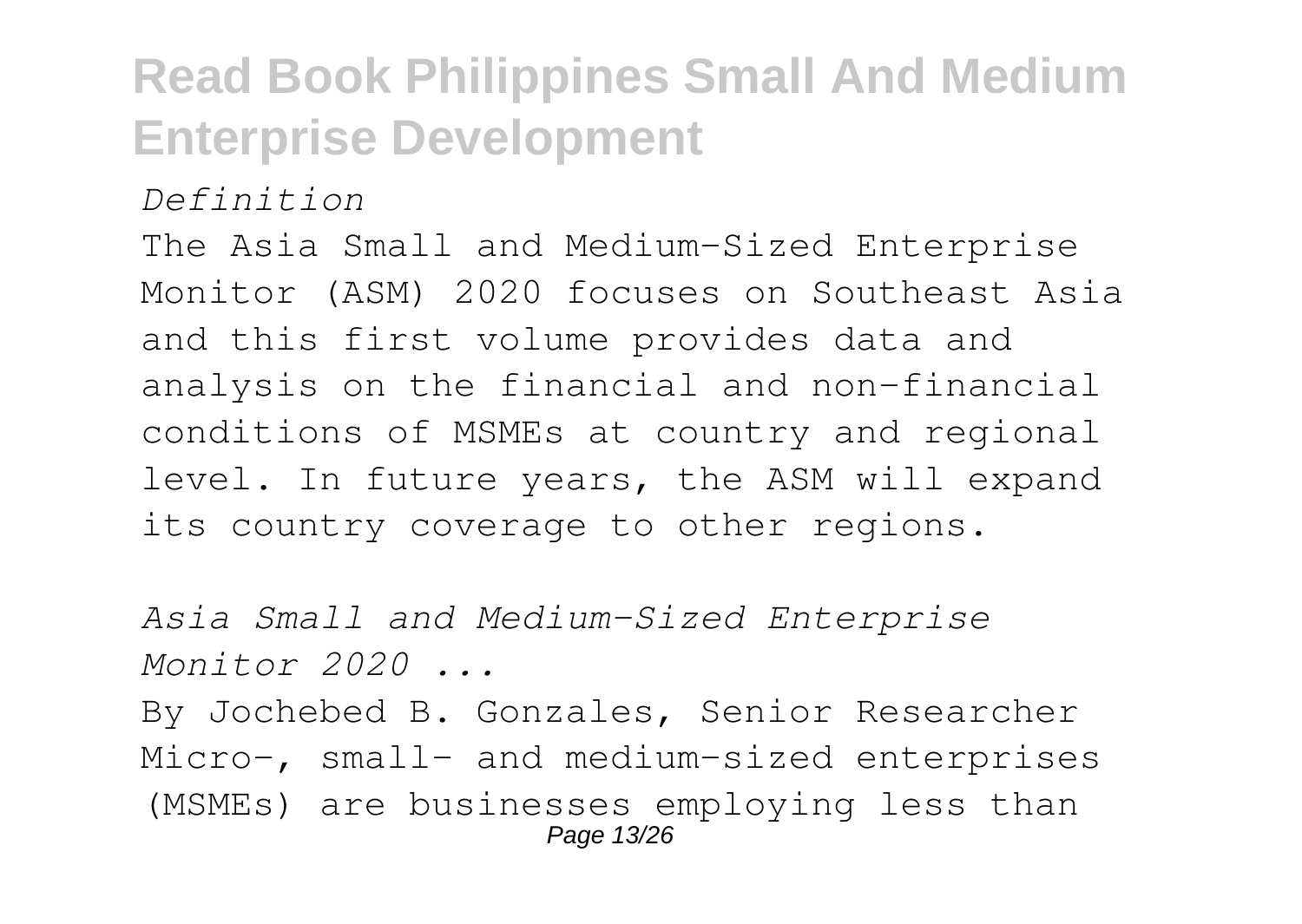200 workers or those with an asset size of no more than P100 million. Large enterprises, on the other hand, are defined as businesses having more than 200 employees or with an asset size of more than P100 million.

*Small businesses in the Philippines continue to grow ...*

The Small and Medium Enterprise Development Support Project was consistent with ADB's country strategy and program update, 2004–2006 for the Philippines,4which was aligned with the Medium-Term Philippine Development Plan (MTPDP), 2001–2004 focusing Page 14/26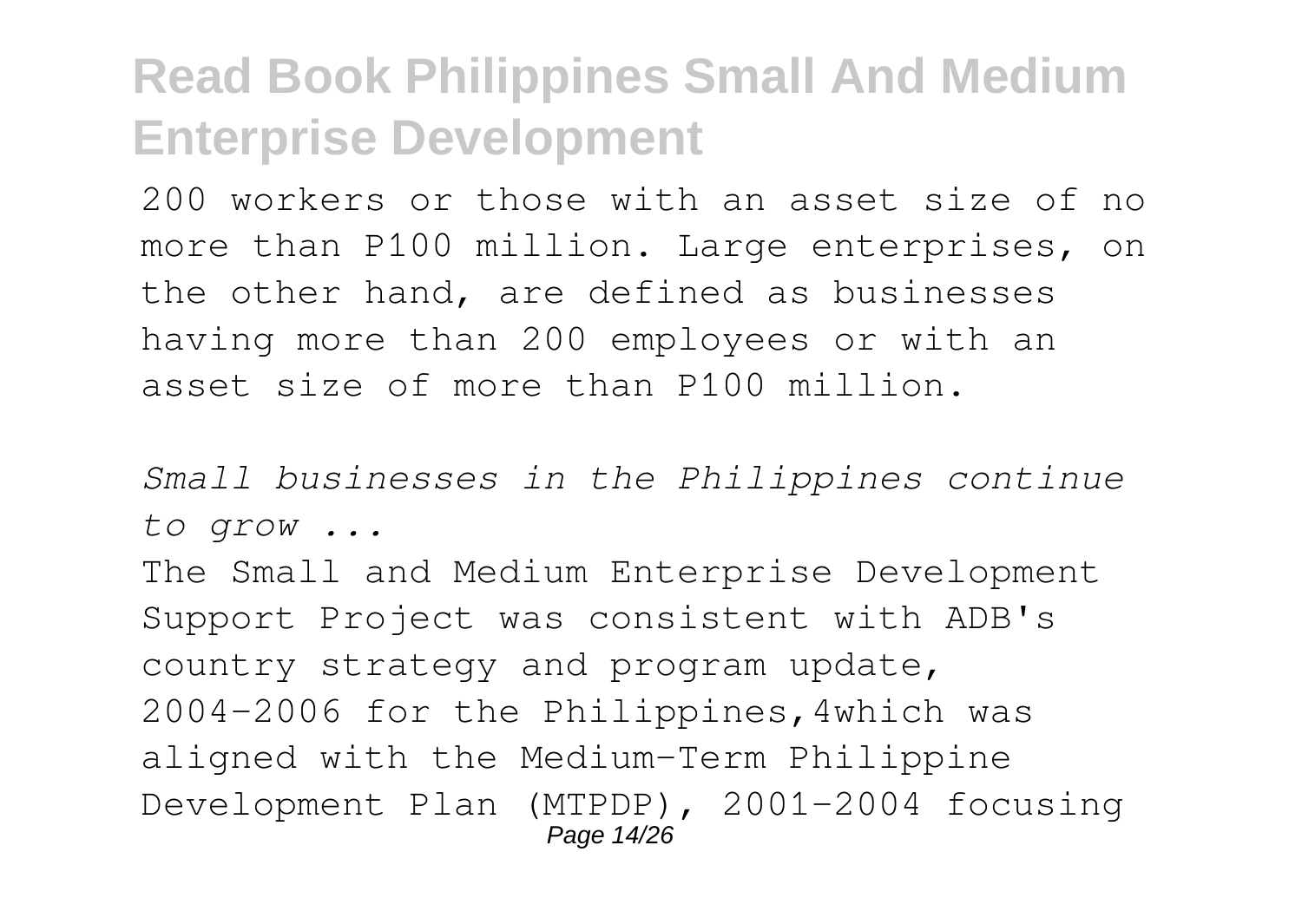on poverty reduction and recognizing SME development through public and private partnership as a potent tool for promoting sustainable growth and generating employment.

*Philippines: Small and Medium Enterprise Development ...*

Micro, Small and Medium Enterprises DBP fosters progress by championing Filipino entrepreneurs through its Sustainable Enterprises for Economic Development (SEED) Program. DBP also helps communities flourish through employment generation and support for local products. Sustainable Enterprises for Page 15/26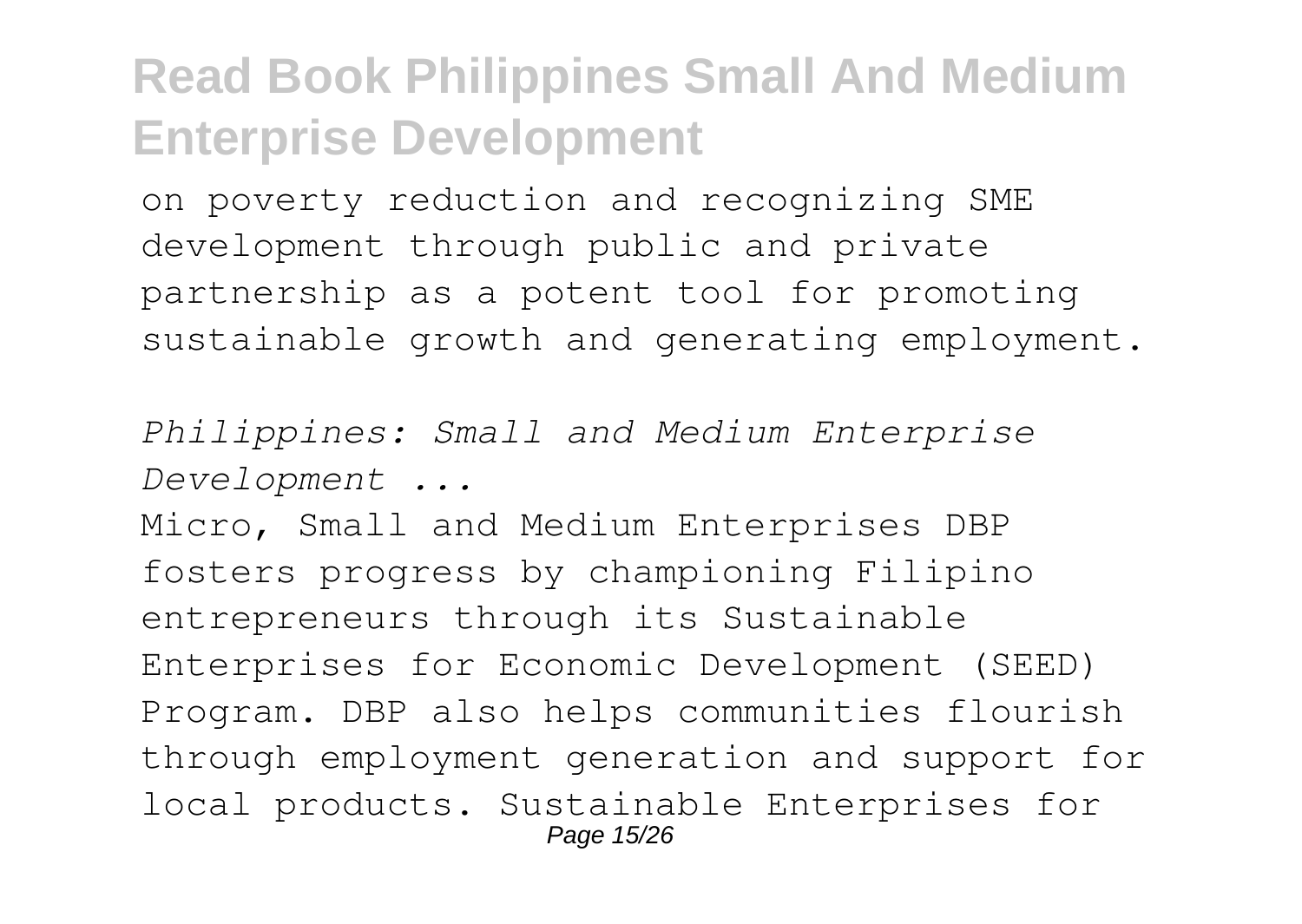Economic Development (SEED)

*Micro, Small and Medium Enterprises - Development Bank of ...* Creation of a Small and Medium Enterprise Development Council. - To effectively spur the growth and development of small and medium enterprises throughout the country, and to carry out the policy declared in this Act, a Small and Medium Enterprise Development (SMED) Council is hereby created. The Council shall be attached to the Department of Trade and Industry and shall be constituted within sixty (60) days after the Page 16/26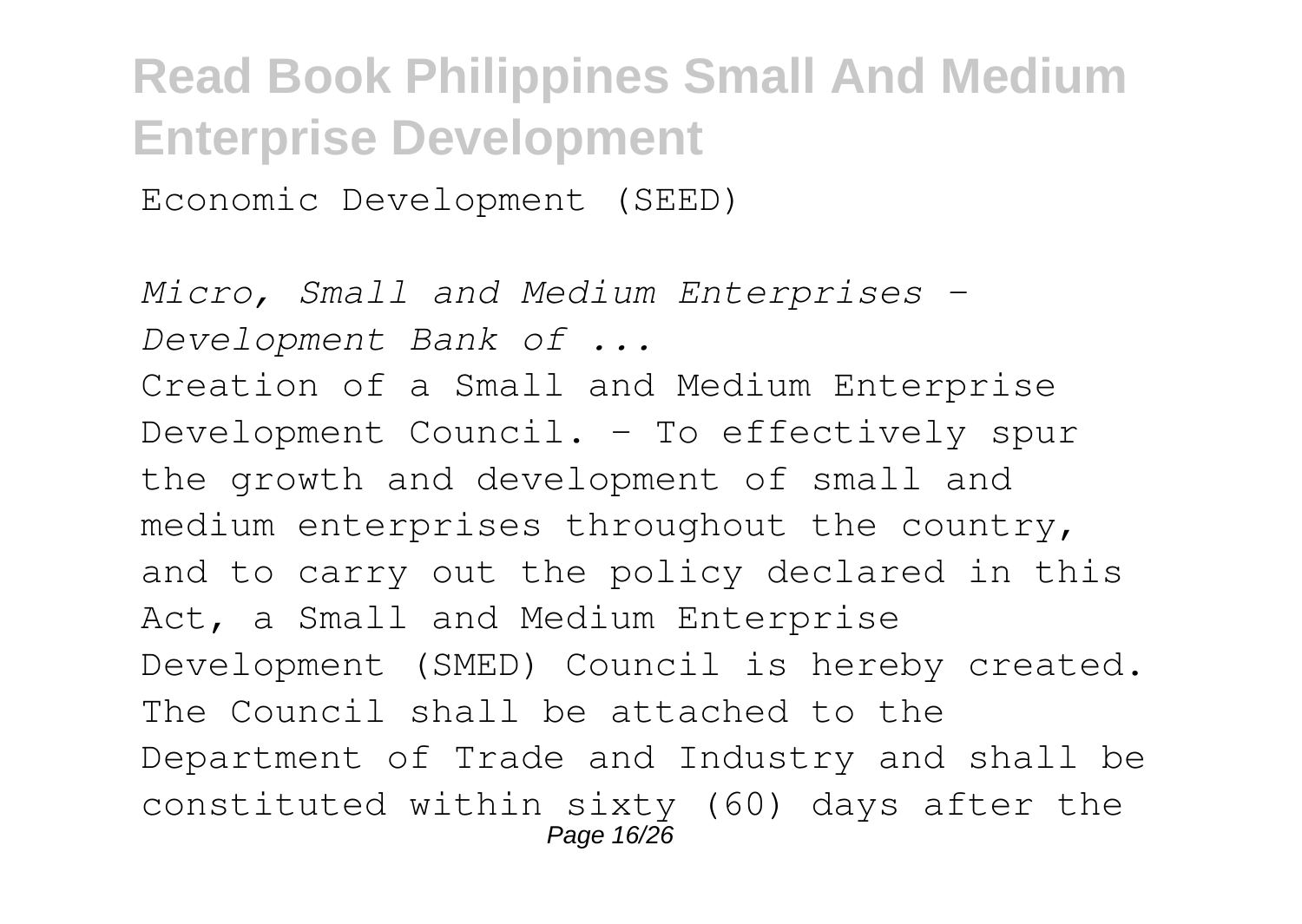**Read Book Philippines Small And Medium Enterprise Development** approval of this Act.

*PHILIPPINE LAWS, STATUTES AND CODES - CHAN ROBLES VIRTUAL ...*

Small and medium-sized enterprises (SMEs) make up 99.6 percent of all registered businesses in the Philippines and employ over 70 percent of the working population.

*Realizing the full growth potential of SMEs in PH ...* Micro, Small and Medium Enterprise Development Division (TMSMEDD) Region 11; and the Bundesministerium für wirtschaftliche Page 17/26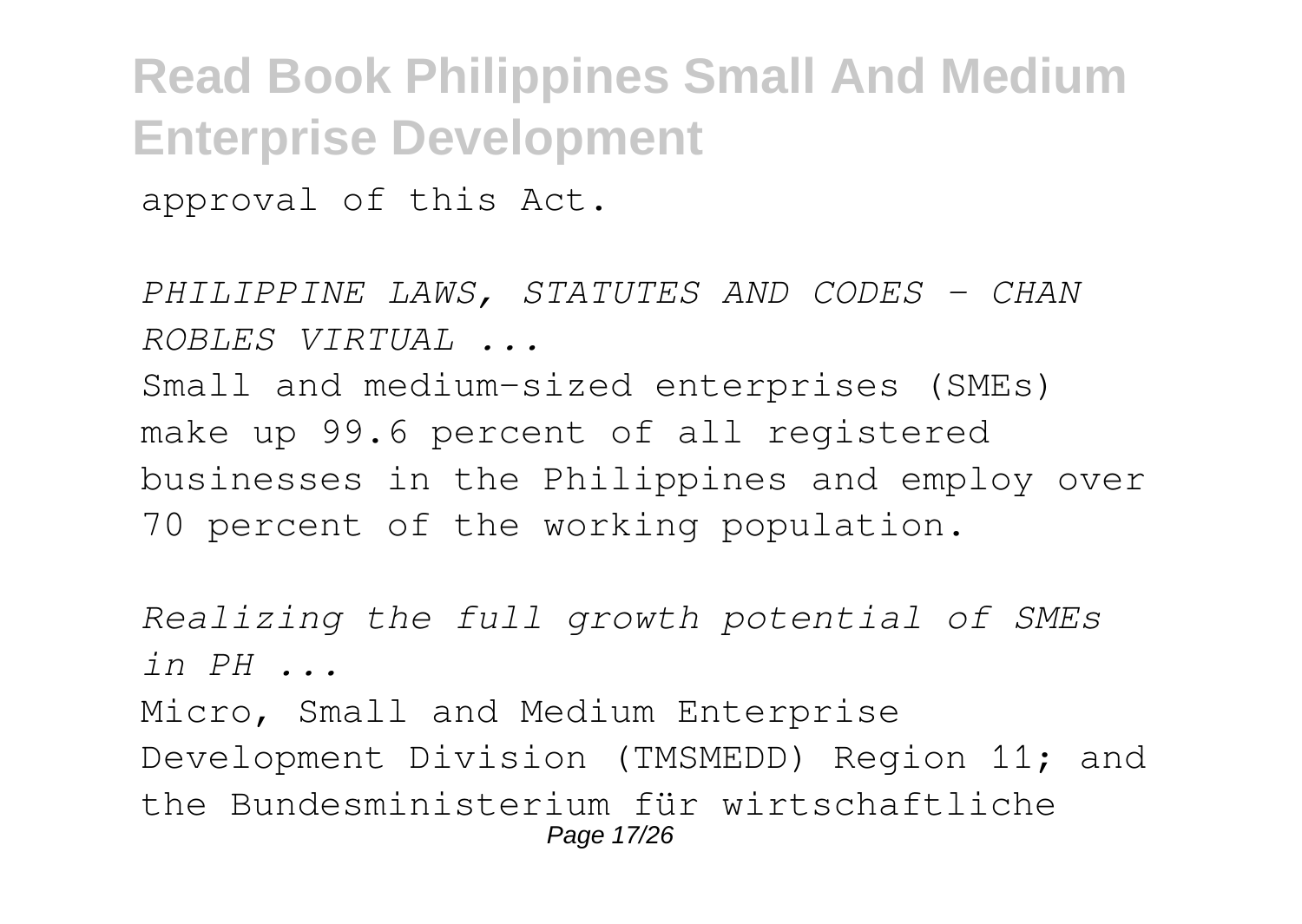Zusammenarbeit und Entwick-lung (BMZ) Philippines / the Federal Ministry for Economic Cooperation and Development Philippines through its Private Sector Promotion Program (SMEDSEP), headed by Dr. Volker Steigerwald.

*Micro and Small Enterprise Upgrading in the Philippines* Bureau of Small and Medium Enterprise Development 6/F, Department of Trade and Industry Building, 361 Senator Gil Puyat Avenue, Makati City (02) 751-0384 BSMED@dti.gov.ph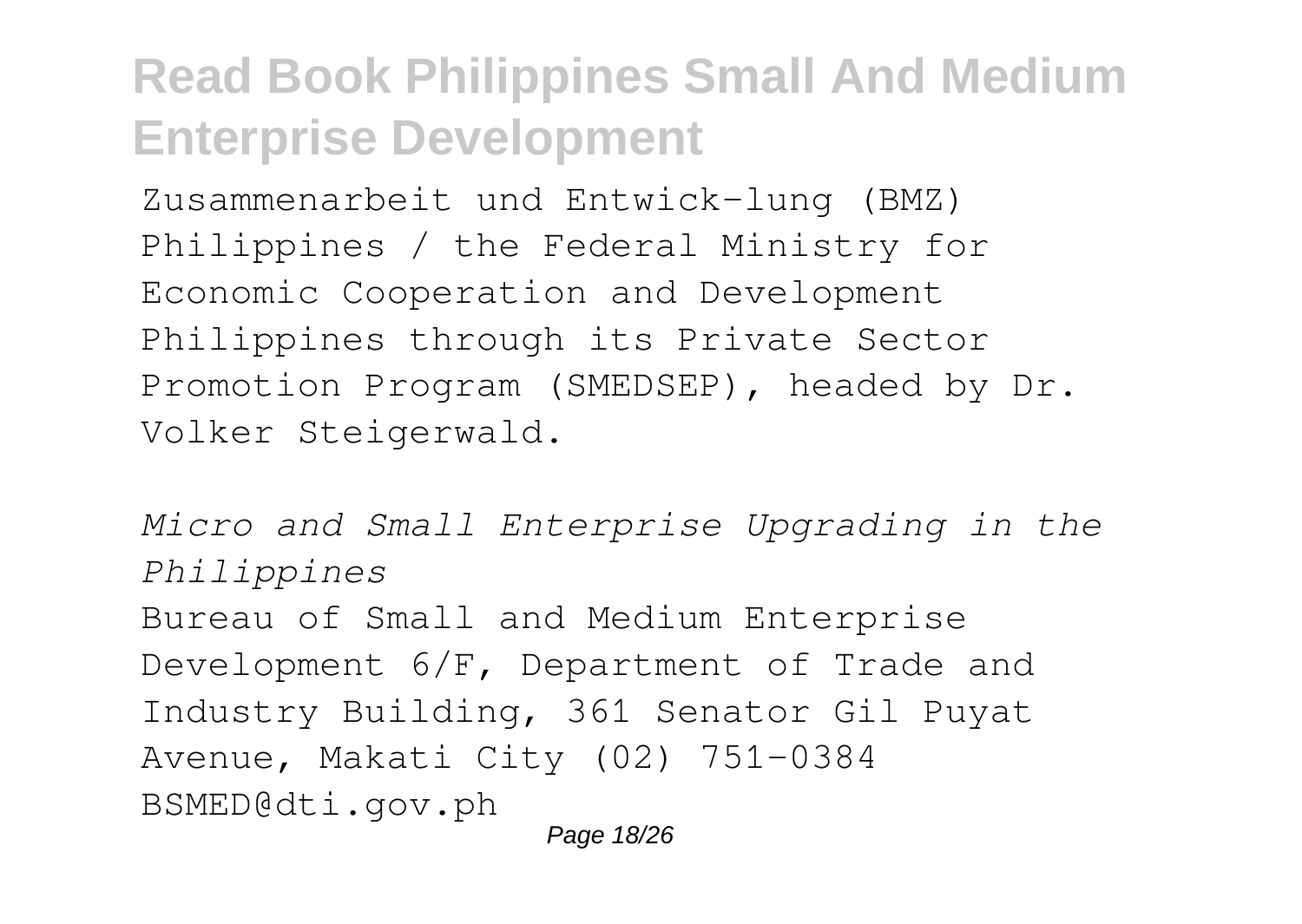These books provides an overall account of small and medium enterprises in selected Asia-Pacific countries such as Singapore, Malaysia, South Korea, Thailand, Philippines, China, Indonesia, Japan, Australia, New Zealand, United Kingdom and Canada. All of these countries have given high policy agenda on the development of small and medium enterprises since SMEs contribute Page 19/26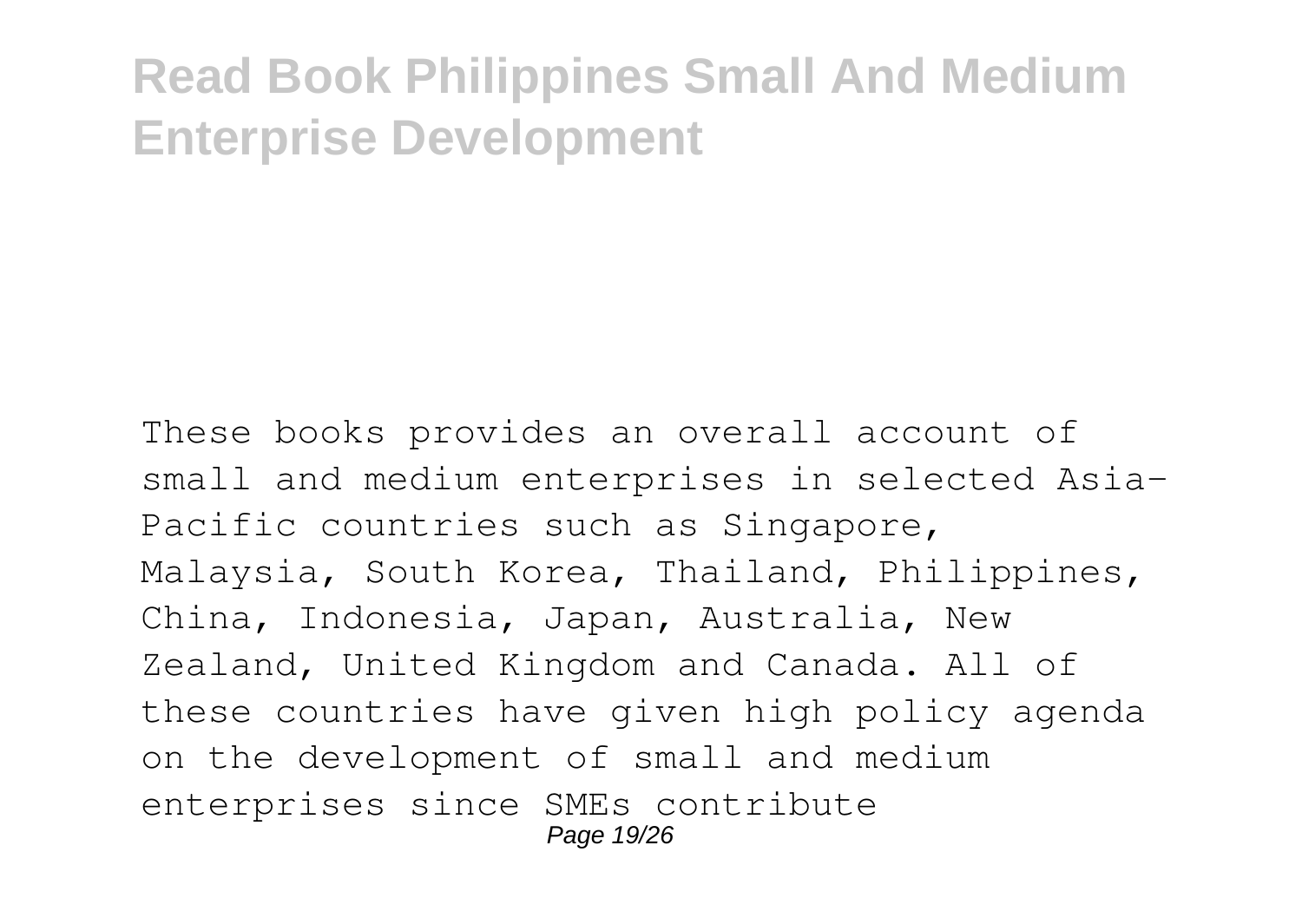significantly to the respective national economic development. The books therefore provides various experiences on SMEs, issues and challenges, incentive and policies adopted by various governments and, more significantly, prospects for growth and development potential of SMEs in the new millennium.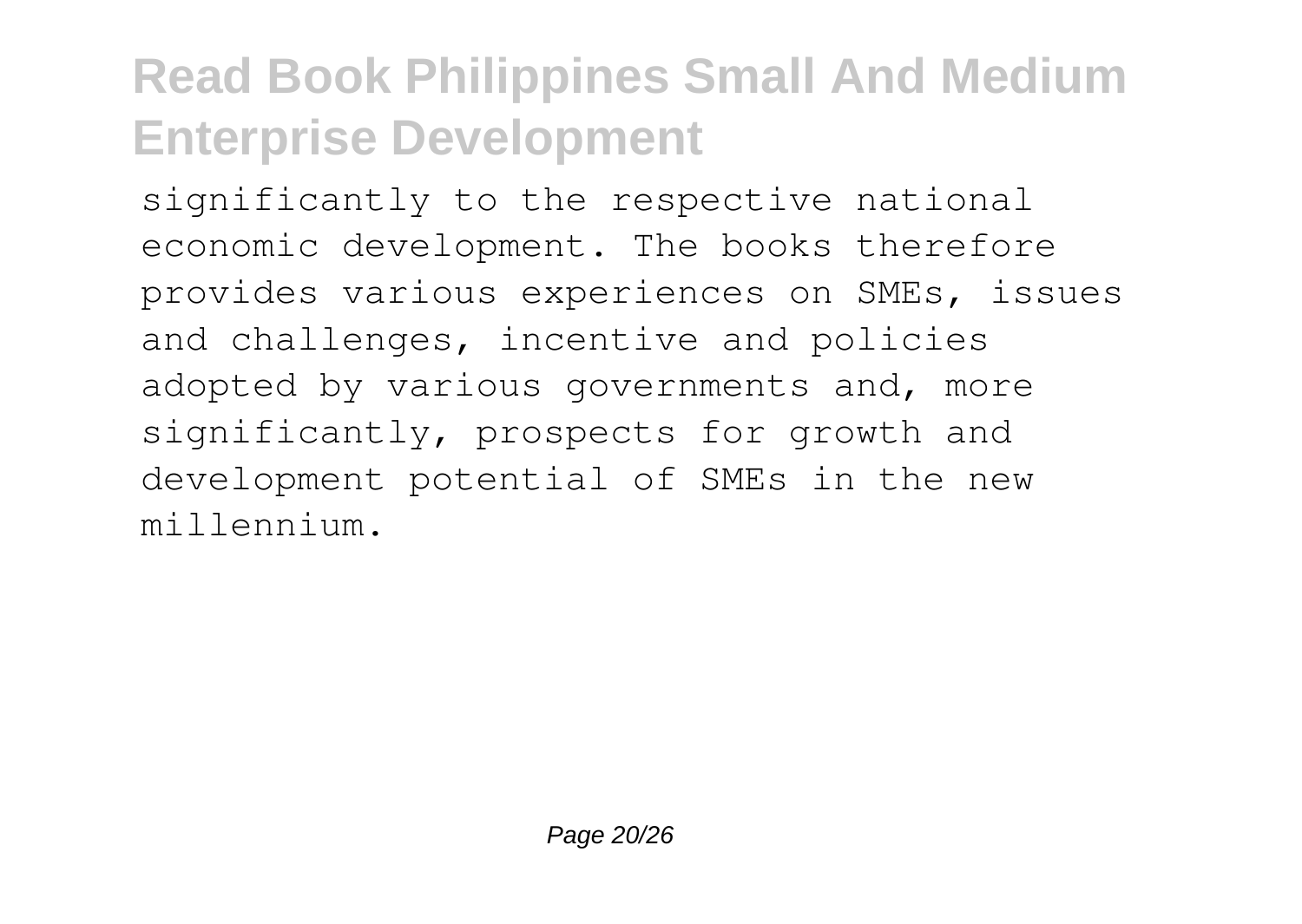The micro, small, and medium enterprises sector is an important segment in many economies, but it is often beset by productivity problems that hinder its ability to grow and develop. A recent strand of literature identifies a possible contributor to overcoming challenges to SME growth linkages with large businesses. Using a survey of 530 SMEs and a series of key informant interviews in Metro Manila, Philippines, this paper 1) gauged the extent Page 21/26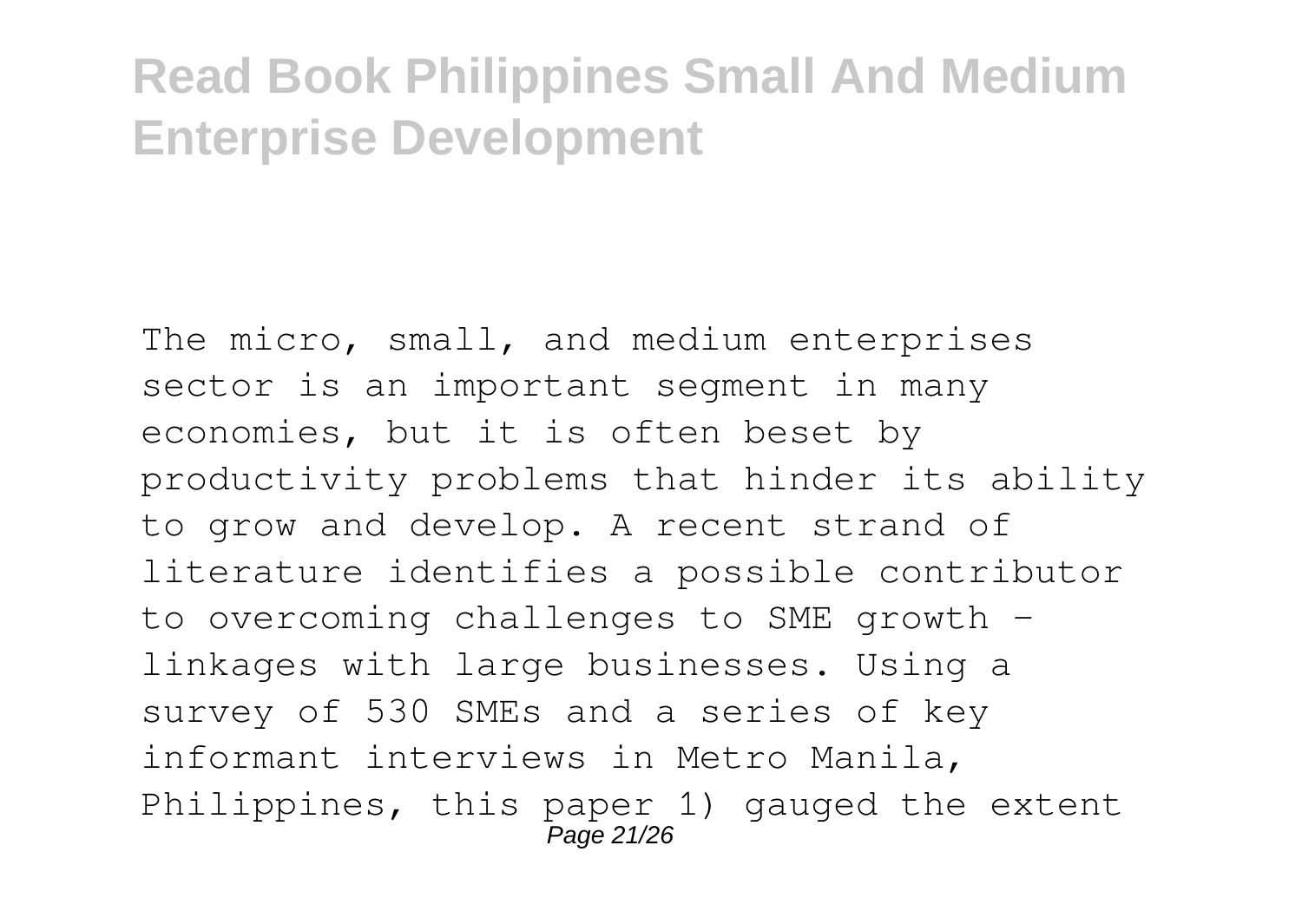by which Philippine SMEs link with large businesses, 2) empirically verified the benefits (and disadvantages) to SMEs of linking with big firms, and 3) studied whether some forms of linkages are associated with certain SME success factors. Results showed that 1) Philippine SMEs are not extensively linked to large firms, 2) the primary benefits of linking with big firms to SMEs are knowledge transfer and access to markets and the primary disadvantages are bureaucracy in large firms and their strong bargaining power, 3) these linkages generally have net positive benefit to SMEs from the Page 22/26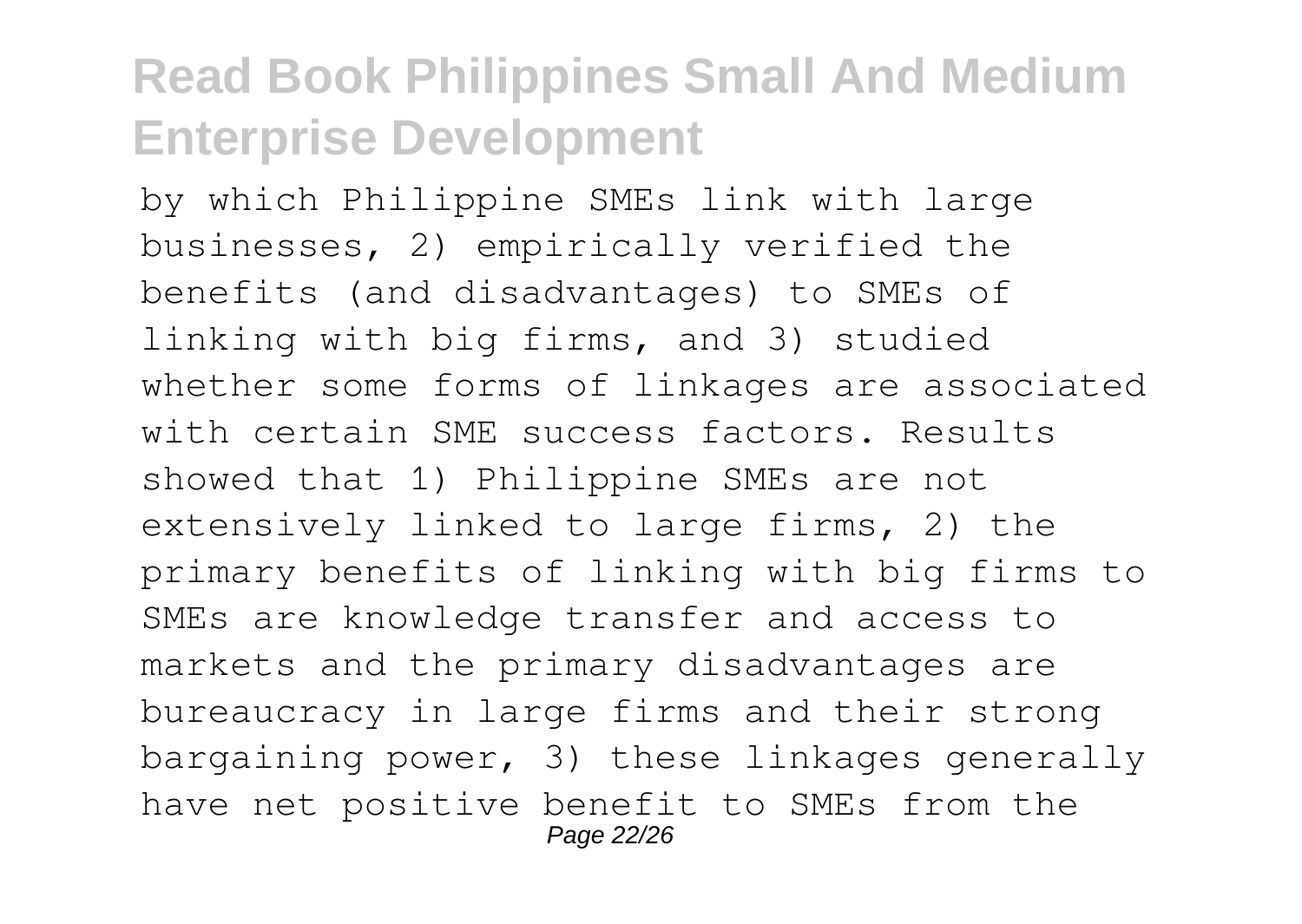SMEs' point of view, and 4) some forms of linkages are linked with certain SME success factors. This paper also analyzed the obstacles faced by SMEs in linking with large firms and offered some policy solutions to address this.

While the world's attention has been focused on the spectacular economic success of Japan and Korea, the less developed countries of Asia have often been neglected. Asian Development closes the gap. In nontechnical style and with minimal mathematics, it presents an in-depth perspective on the Page 23/26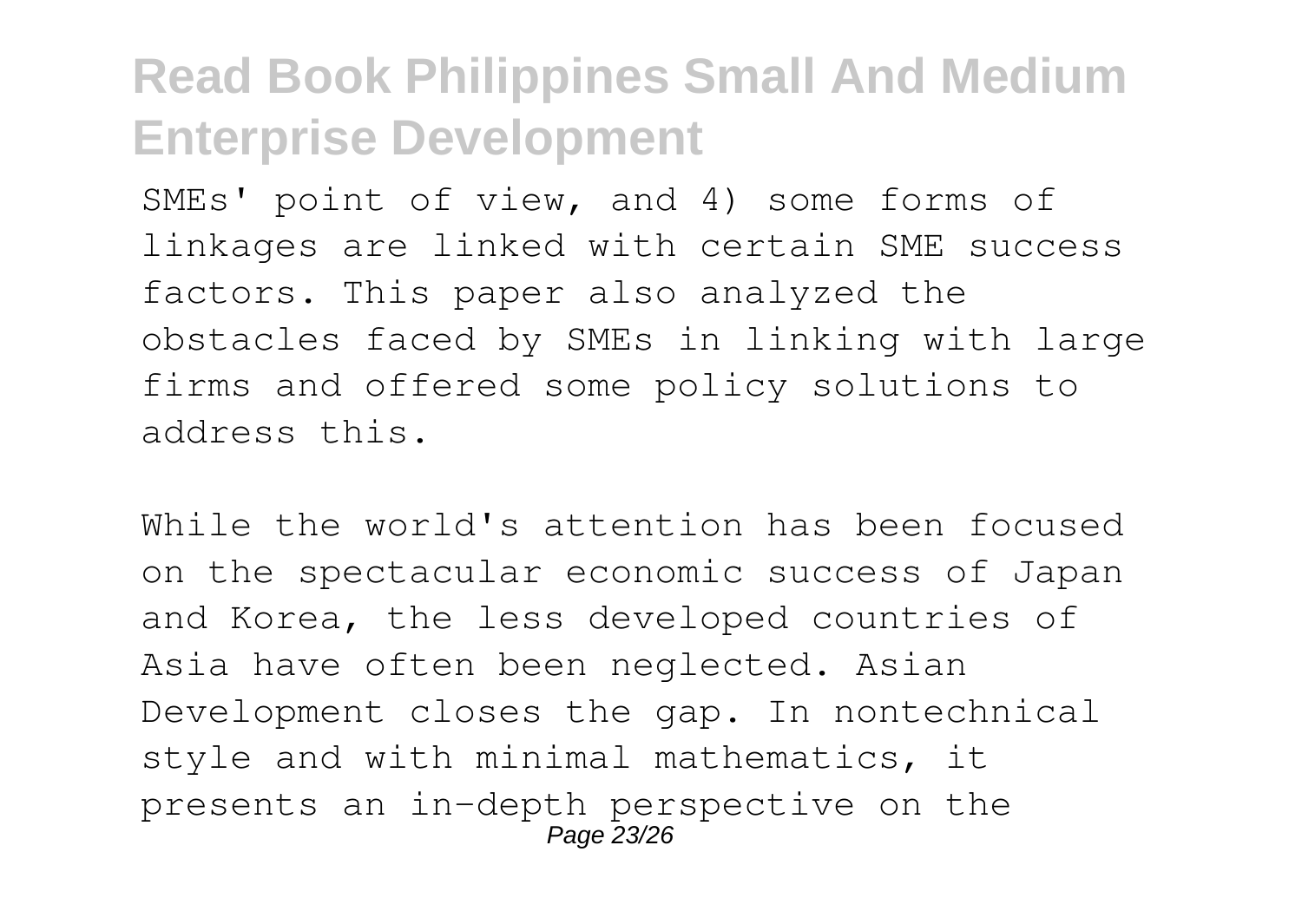economic development of fourteen countries in East, Southeast, and South Asia. Asian Development is mainly a story of success. Though some problems remain, Asian countries have shown remarkable resilience in responding to sharp changes in the international economy--oil shocks, world recession and inflation, exchange-rate and interest-rate fluctuations, and rapid technological change. The authors conclude that their ability to adjust to changing external conditions is closely related to intelligent governmental policies. Looking back they comment: "In the past, growth of Page 24/26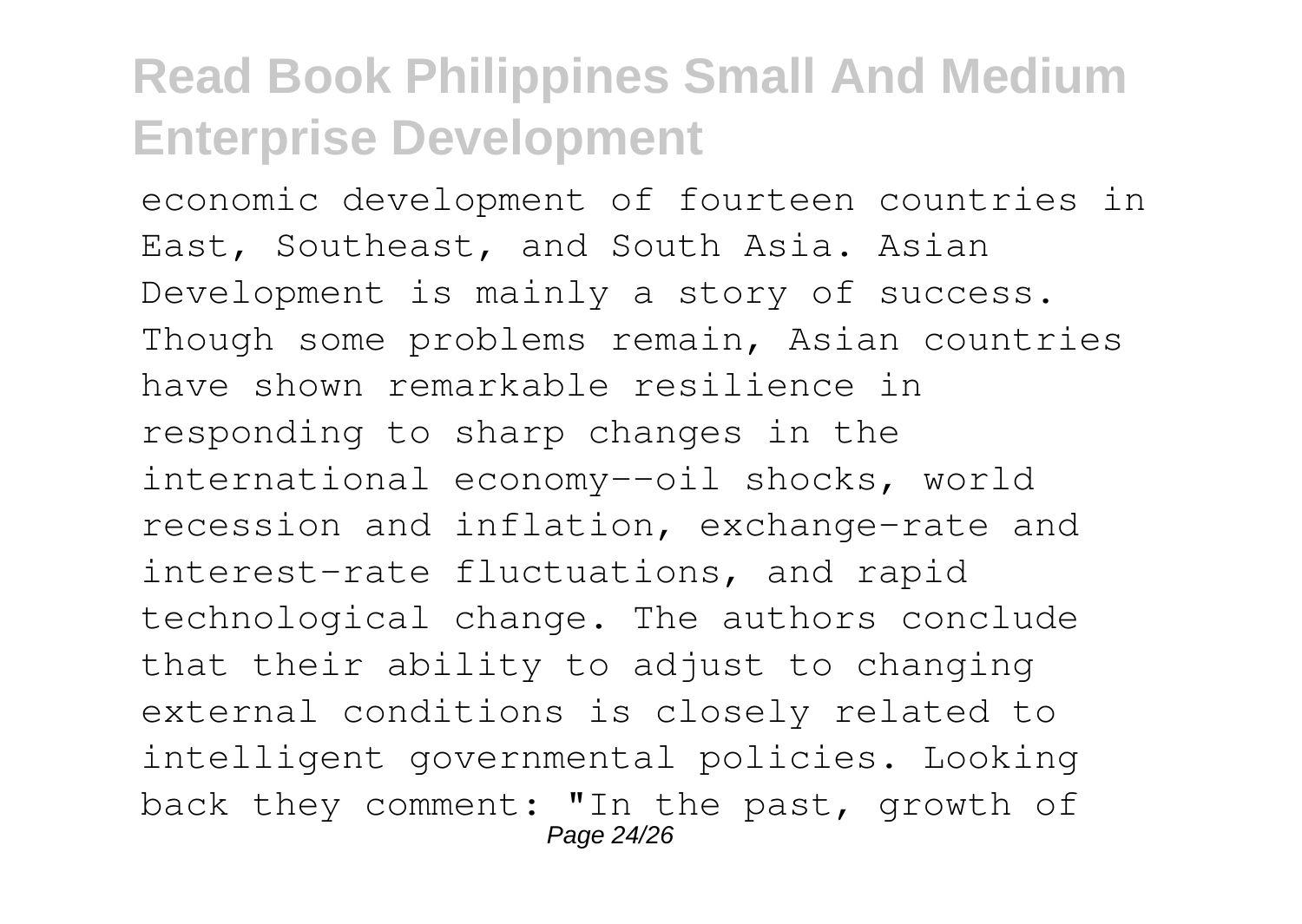the United States and Japan pulled up the growth rates of the smaller economies in the region." Looking forward, they predict: "In the future, increasingly it will be the growth of the Asian developing countries that acts as a catalyst to growth in the more advanced economies."

Copyright code :